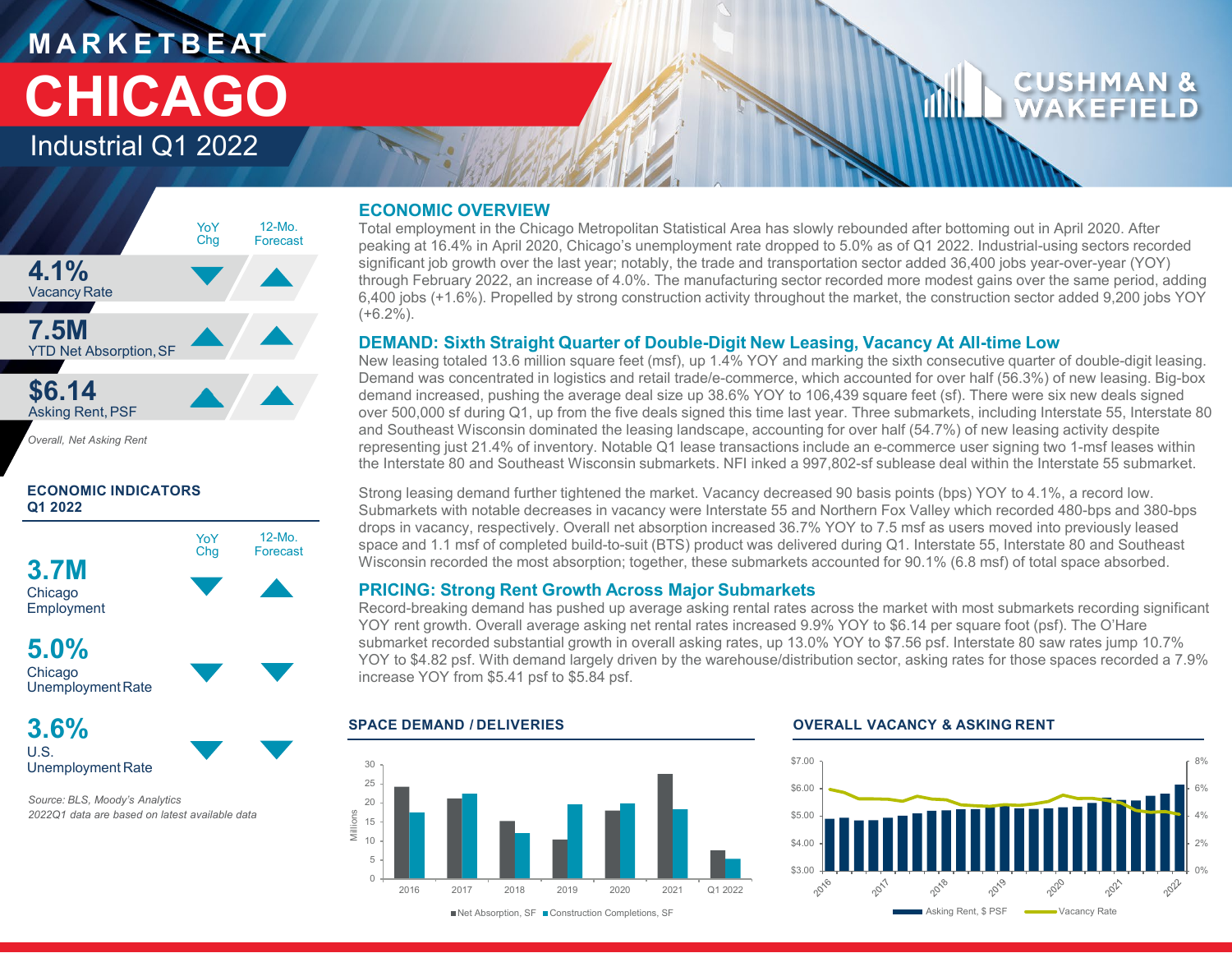## **M A R K E T B E AT** Industrial Q1 2022 **CHICAGO**

#### **Supply: Robust Construction Activity Persists, Spec Development Increases**

Chicago's industrial pipeline showed no signs of slowing as demand for space continues. Construction completions totaled 5.3 msf, with an additional 26.5 msf of inventory under construction (+17.6% YOY). Submarkets with the most product delivered were Interstate 80 and Southeast Wisconsin, which collectively accounted for 76.4% of overall construction. Interstate 80, Southeast Wisconsin and the South Suburbs have the most product under construction, totaling 14.8 msf or 56.1% of overall inventory under construction.

There was 1.1 msf of BTS product delivered during Q1, down from the 2.3 msf delivered one year ago. At current, the 10.2 msf of BTS product under construction accounts for 38.3% of inventory under construction. With several big-box BTS projects having broken ground in recent quarters, the average size of BTS under construction jumped 3.9% from 697,898 sf to 724,953 sf YOY.

Speculative (spec) construction reached 16.3 msf, up from 8.2 msf one year ago. There has been 4.2 msf of spec product completed through Q1. The average project size jumped 8.4% from 313,731 sf to 340,034 sf as several bigbox developments broke ground in recent quarters. Of the total 20.5 msf spec product built during Q1 and currently under construction, 17.7% has been preleased. Nearly half (44.9%) of spec development is located within Interstate 80 and Southeast Wisconsin.

#### **Sales: User Sales Increase**

Investment sales reached 9.2 msf during Q1, up from the 7.9 msf transacted one year ago. Investors paid premiums for product located in high-preforming submarkets. O'Hare, Northeast DuPage and Central DuPage recorded YOY psf purchase price increases of 59.7%, 45.7% and 42.1%, respectively. User sales decreased 48.4% YOY, totaling 1.7 msf. Nearly half of user sales (49.2%) occurred within the Southern Fox Valley, Western Cook County, and South Suburbs submarkets.

### **OUTLOOK**

- The Chicago industrial market recorded six straight quarters of double-digit new leasing, due in large part to strong big-box leasing. This is expected to continue throughout 2022 with several large users still active in the market.
- Overall net absorption should see a substantial increase as previously leased space and BTS developments are occupied throughout the remainder of 2022.
- Spec construction increased substantially YOY prompted by a tightening market. Spec development will continue to be concentrated in high demand and infill submarkets.
- Strong preleasing of spec construction will minimize the impact of new construction on vacancy rates.
- Demand from both investors and users for industrial product will remain strong in the coming quarters, pushing prices for well-located, high-quality assets. Tenant requirements for locations close to major population centers will continue and therefore we expect more infill, vacant big-box retail and outdated office space will be converted or demolished to make way for new industrial product.

#### **OVERALL NEW LEASING ACTIVITY**



**NEW LEASING BY INDUSTRY (Q1 2022)**



#### **NEW SUPPLY (COMPLETIONS & UC BY DELIVERY DATE)**

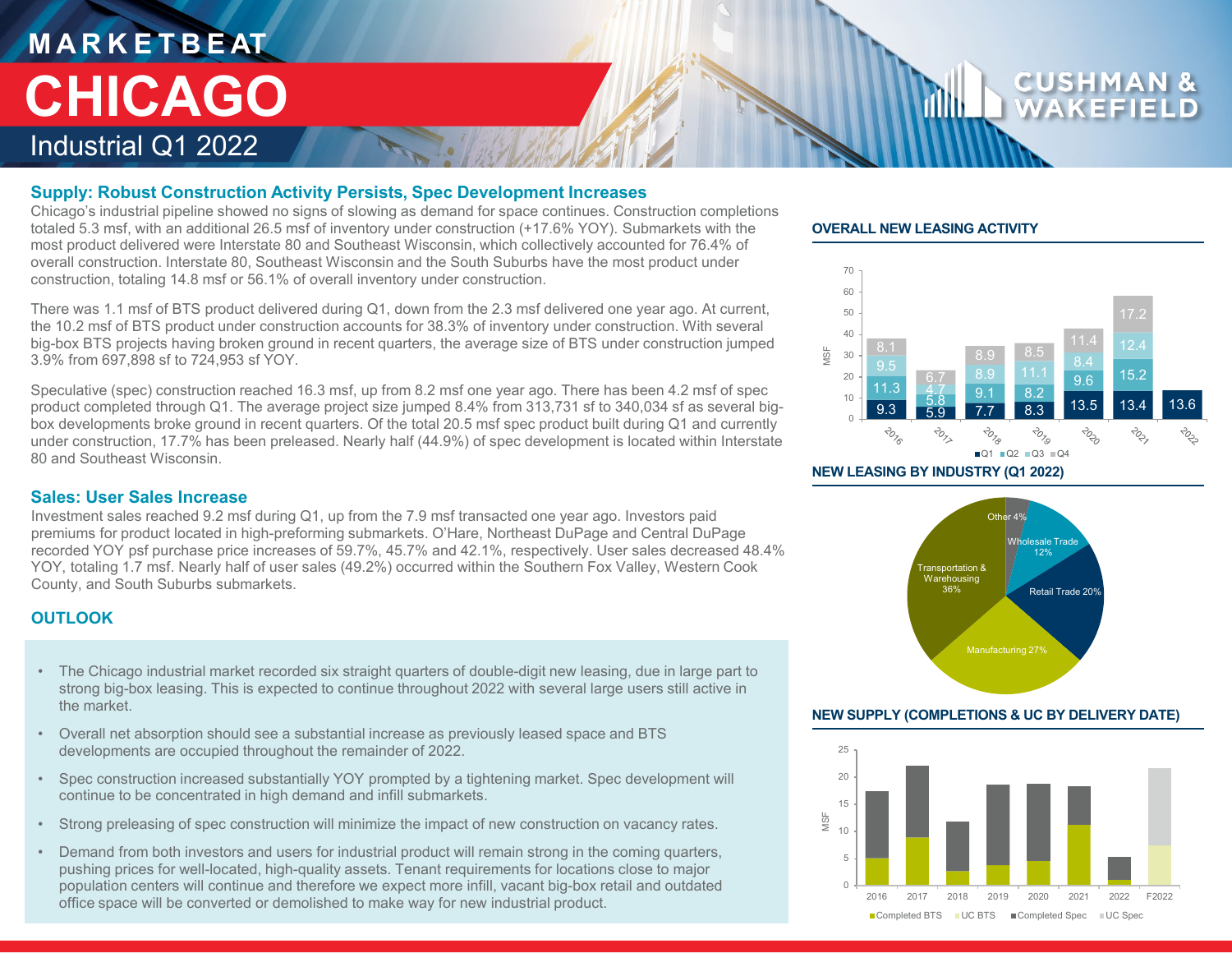## **M A R K E T B E AT** Industrial Q1 2022 **CHICAGO**

# $\mathbf{c}$ U

#### **MARKET STATISTICS**

| <b>SUBMARKET</b>           | <b>INVENTORY</b><br>(SF) | <b>OVERALL VACANT</b><br>(SF) | <b>OVERALL</b><br><b>VACANCY RATE</b> | <b>YTD OVERALL NET</b><br><b>ABSORPTION (SF)</b> | <b>YTD NEW LEASING</b><br><b>ACTIVITY (SF)</b> | UNDER CNSTR (SF) COMPLETIONS (SF) | <b>YTD CONSTR</b> | <b>OVERALL</b><br><b>WEIGHTED AVG</b><br><b>NET RENT* (MF)</b> | <b>OVERALL</b><br><b>WEIGHTED AVG</b><br><b>NET RENT* (OS)</b> | <b>OVERALL</b><br><b>WEIGHTED AVG</b><br><b>NET RENT* (W/D)</b> |
|----------------------------|--------------------------|-------------------------------|---------------------------------------|--------------------------------------------------|------------------------------------------------|-----------------------------------|-------------------|----------------------------------------------------------------|----------------------------------------------------------------|-----------------------------------------------------------------|
| Chicago North              | 89,339,040               | 3,117,414                     | 3.5%                                  | 78,113                                           | 24,539                                         | $\mathbf{0}$                      | $\mathbf 0$       | \$6.04                                                         | \$14.36                                                        | \$6.97                                                          |
| Chicago South              | 132,029,854              | 5,172,751                     | 3.9%                                  | 127,163                                          | 477,528                                        | 893,399                           | $\mathbf 0$       | \$5.84                                                         | \$12.88                                                        | \$5.75                                                          |
| <b>Western Cook County</b> | 102,497,658              | 2,440,054                     | 2.4%                                  | 525,225                                          | 1,110,787                                      | 1,990,027                         | $\mathbf 0$       | \$5.39                                                         | \$10.08                                                        | \$4.88                                                          |
| South Suburbs              | 86,193,041               | 3,467,166                     | 4.0%                                  | $-183,360$                                       | 870,907                                        | 2,566,717                         | $\mathbf 0$       | \$5.64                                                         | \$5.49                                                         | \$6.11                                                          |
| Northern Cook County       | 50,769,049               | 1,930,699                     | 3.8%                                  | $-162,609$                                       | 129,188                                        | 171,752                           | $\mathbf 0$       | \$6.46                                                         | \$6.79                                                         | \$5.74                                                          |
| Northwest Cook County      | 33, 353, 647             | 2,221,779                     | 6.7%                                  | $-40,803$                                        | 216,276                                        | 80,053                            | 677,981           | \$5.68                                                         | \$8.57                                                         | \$5.54                                                          |
| Northern Fox Valley        | 36,804,388               | 1,360,783                     | 3.7%                                  | 335,244                                          | 95,433                                         | 1,789,261                         | $\mathbf 0$       | \$5.50                                                         | \$9.59                                                         | \$5.62                                                          |
| Northeast DuPage           | 28,276,792               | 1,412,969                     | 5.0%                                  | $-10,928$                                        | 386,172                                        | 887,209                           | 150,010           | \$6.15                                                         | \$8.68                                                         | \$6.11                                                          |
| Southern DuPage            | 15,230,253               | 424,558                       | 2.8%                                  | 60,100                                           | 231,034                                        | 126,445                           | $\mathbf{0}$      | \$6.18                                                         | \$7.35                                                         | N/A                                                             |
| Central DuPage             | 45,892,774               | 1,940,998                     | 4.2%                                  | $-81,572$                                        | 944,760                                        | 292,500                           | $\mathbf{0}$      | N/A                                                            | \$6.36                                                         | \$6.35                                                          |
| Southern Fox Valley        | 91,668,986               | 4,452,859                     | 4.9%                                  | $-15,513$                                        | 363,441                                        | 1,953,904                         | 125,205           | \$4.40                                                         | \$9.96                                                         | \$6.65                                                          |
| Lake County                | 83,455,390               | 4,712,988                     | 5.6%                                  | $-193,536$                                       | 355,448                                        | 602,249                           | $\mathbf 0$       | \$6.88                                                         | \$12.60                                                        | \$6.45                                                          |
| McHenry County             | 22,487,110               | 1,818,017                     | 8.1%                                  | 10,232                                           | 10,000                                         | $\Omega$                          | $\mathbf 0$       | \$4.13                                                         | N/A                                                            | \$6.47                                                          |
| Western Kane County        | 6,729,600                | 82,878                        | 1.2%                                  | 295,620                                          | $\overline{0}$                                 | $\mathbf{0}$                      | $\mathbf 0$       | \$4.50                                                         | N/A                                                            | \$6.12                                                          |
| Interstate 55 Corridor     | 97.192.667               | 4.507.619                     | 4.6%                                  | 3,708,449                                        | 3,935,987                                      | 2.546.719                         | 305,760           | \$5.67                                                         | \$6.92                                                         | \$4.84                                                          |
| Interstate 80 Corridor     | 107,121,897              | 4,355,706                     | 4.1%                                  | 1,738,147                                        | 1,953,762                                      | 7,390,217                         | 2,598,034         | \$4.87                                                         | N/A                                                            | \$4.80                                                          |
| Interstate 39 Corridor     | 20,031,418               | 435,599                       | 2.2%                                  | 82,120                                           | 82,120                                         | $\Omega$                          | $\Omega$          | \$3.94                                                         | N/A                                                            | \$5.72                                                          |
| Southeast Wisconsin        | 52,054,976               | 2,947,080                     | 5.7%                                  | 1,347,258                                        | 1,563,659                                      | 4,883,184                         | 1,483,926         | \$5.03                                                         | N/A                                                            | \$5.44                                                          |
| O'Hare                     | 95,576,556               | 2,666,357                     | 2.8%                                  | $-75,937$                                        | 873,088                                        | 297,328                           | $\mathbf 0$       | \$6.97                                                         | \$8.74                                                         | \$7.55                                                          |
| <b>CHICAGO TOTALS</b>      | 1,196,705,096            | 49,468,274                    | 4.1%                                  | 7,543,413                                        | 13,624,129                                     | 26,470,964                        | 5,340,916         | \$5.83                                                         | \$9.32                                                         | \$5.84                                                          |

**KEY LEASE TRANSACTIONS Q1 2022**

*\*Rental rates reflect weighted net asking \$psf/year* MF = Manufacturing OS = Office Service/Flex W/D = Warehouse/Distribution

| <b>PROPERTY</b>         | <b>SUBMARKET</b>           | <b>TENANT</b>           | <b>RSF</b> | <b>TYPE</b> |
|-------------------------|----------------------------|-------------------------|------------|-------------|
| 4300 Brandon Road       | Interstate 80 Corridor     | E-commerce User         | 1,035,034  | <b>New</b>  |
| 10601 38th Street       | Southeast Wisconsin        | E-commerce User         | 1,004,400  | <b>New</b>  |
| 901 Carlow Drive        | Interstate 55 Corridor     | <b>NFI</b>              | 997,802    | <b>New</b>  |
| South Cicero Avenue     | South Suburbs              | SC Johnson & Sons, Inc. | 806,707    | <b>New</b>  |
| 10400 West North Avenue | <b>Western Cook County</b> | <b>CEVA Logistics</b>   | 707,953    | <b>New</b>  |

#### **KEY SALES TRANSACTIONS Q1 2022**

| <b>PROPERTY</b>       | <b>SUBMARKET</b>       | <b>SELLER / BUYER</b>                | SF      | <b>PRICE/S PSF</b> |
|-----------------------|------------------------|--------------------------------------|---------|--------------------|
| 18801 Oak Park Avenue | Interstate 80 Corridor | Blackstone   EQT - Exeter            | 915,643 | \$65.8M \$72       |
| 3835 Youngs Road      | Interstate 80 Corridor | Walton Street Capital   Avison Young | 906,517 | \$96.8M \$107      |